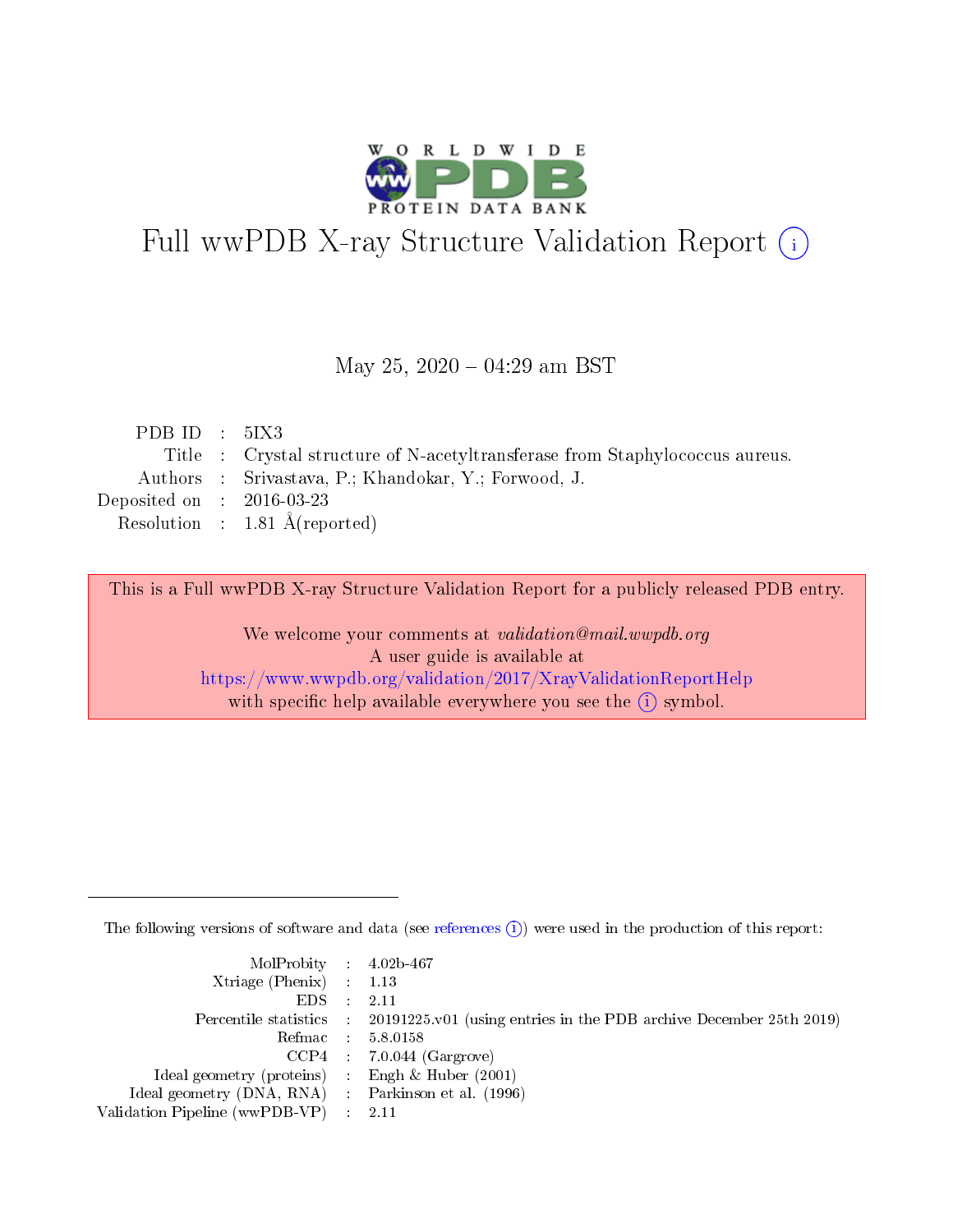# 1 [O](https://www.wwpdb.org/validation/2017/XrayValidationReportHelp#overall_quality)verall quality at a glance  $(i)$

The following experimental techniques were used to determine the structure: X-RAY DIFFRACTION

The reported resolution of this entry is 1.81 Å.

Percentile scores (ranging between 0-100) for global validation metrics of the entry are shown in the following graphic. The table shows the number of entries on which the scores are based.



| Metric                | Whole archive       | Similar resolution                                                        |
|-----------------------|---------------------|---------------------------------------------------------------------------|
|                       | (# $\rm{Entries}$ ) | $(\#\text{Entries},\,\text{resolution}\,\,\text{range}(\textup{\AA})\, )$ |
| $R_{free}$            | 130704              | 7484 (1.84-1.80)                                                          |
| Clashscore            | 141614              | 8401 (1.84-1.80)                                                          |
| Ramachandran outliers | 138981              | 8290 (1.84-1.80)                                                          |
| Sidechain outliers    | 138945              | 8290 (1.84-1.80)                                                          |
| RSRZ outliers         | 127900              | 7371 (1.84-1.80)                                                          |

The table below summarises the geometric issues observed across the polymeric chains and their fit to the electron density. The red, orange, yellow and green segments on the lower bar indicate the fraction of residues that contain outliers for  $>=3, 2, 1$  and 0 types of geometric quality criteria respectively. A grey segment represents the fraction of residues that are not modelled. The numeric value for each fraction is indicated below the corresponding segment, with a dot representing fractions  $\epsilon=5\%$  The upper red bar (where present) indicates the fraction of residues that have poor fit to the electron density. The numeric value is given above the bar.

| Mol | $\cap$ hain | Length | Quality of chain |     |          |
|-----|-------------|--------|------------------|-----|----------|
|     |             |        | $2\%$            |     |          |
|     |             | 168    | 76%              | 22% | $\cdots$ |

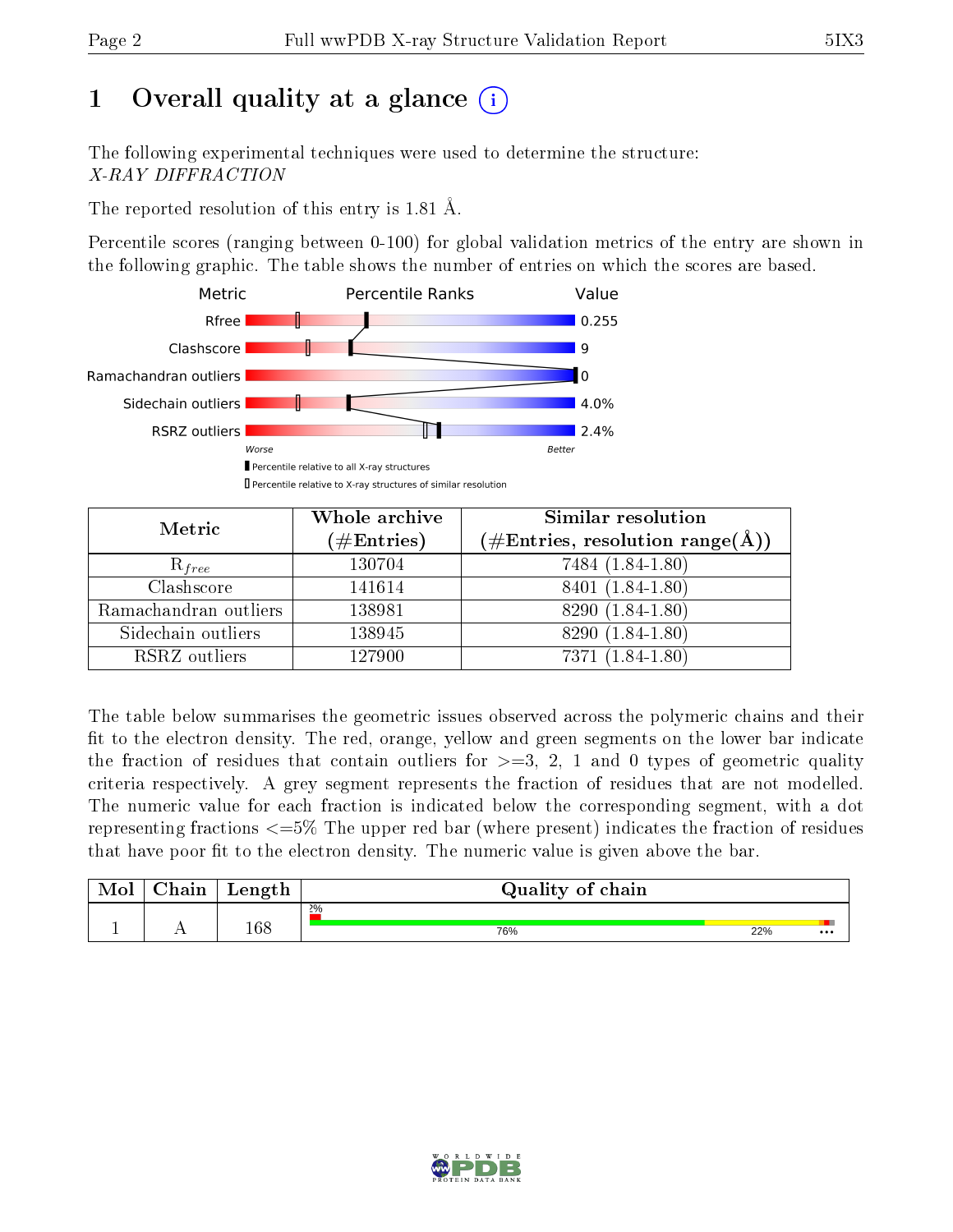# 2 Entry composition (i)

There are 2 unique types of molecules in this entry. The entry contains 1522 atoms, of which 0 are hydrogens and 0 are deuteriums.

In the tables below, the ZeroOcc column contains the number of atoms modelled with zero occupancy, the AltConf column contains the number of residues with at least one atom in alternate conformation and the Trace column contains the number of residues modelled with at most 2 atoms.

Molecule 1 is a protein called Diamine N-acetyltransferase.

| Mol | Chain   Residues | Atoms            |      |     |     |  | $\text{ZeroOcc} \mid \text{AltConf} \mid \text{Trace}$ |  |
|-----|------------------|------------------|------|-----|-----|--|--------------------------------------------------------|--|
|     | 166              | $\mathrm{Total}$ | 926. | 221 | 260 |  |                                                        |  |

There are 4 discrepancies between the modelled and reference sequences:

| Chain |      | Residue   Modelled   Actual |      | Comment        | Reference                         |
|-------|------|-----------------------------|------|----------------|-----------------------------------|
|       | $-2$ | <b>SER</b>                  |      | expression tag | UNP U5NVV0                        |
|       |      | A SN                        |      |                | expression tag $\vert$ UNP U5NVV0 |
|       |      |                             |      |                | expression tag $\vert$ UNP U5NVV0 |
|       | 132  | -GL H                       | GL N | conflict.      | UNP U5NVV0                        |

• Molecule 2 is water.

|  | $Mol$   Chain   Residues | Atoms          | $\,$ $\,$ ZeroOcc $\,$ $\,$ AltConf $\,$ |  |
|--|--------------------------|----------------|------------------------------------------|--|
|  | 110                      | Total<br>110 I |                                          |  |

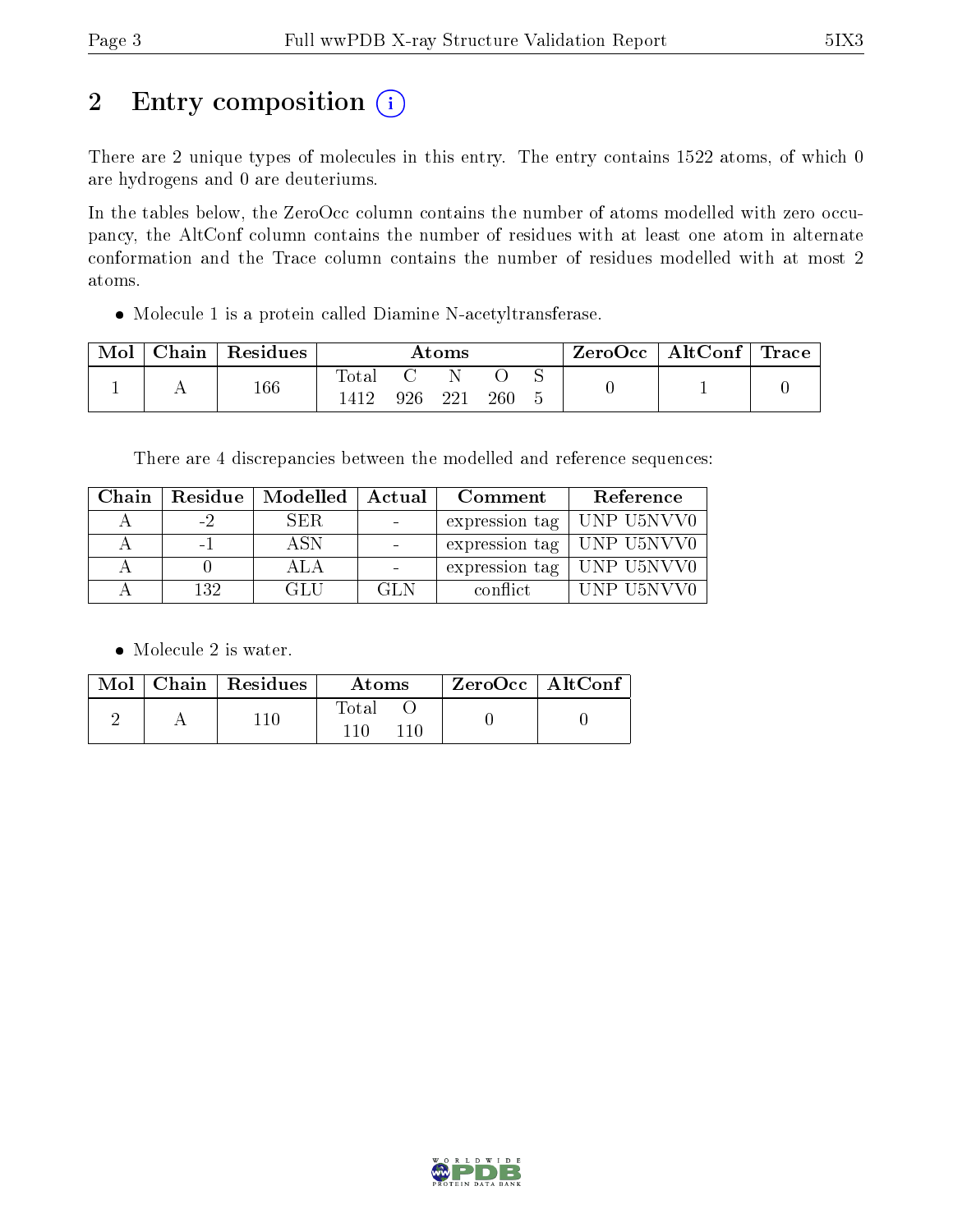# 3 Residue-property plots  $(i)$

These plots are drawn for all protein, RNA and DNA chains in the entry. The first graphic for a chain summarises the proportions of the various outlier classes displayed in the second graphic. The second graphic shows the sequence view annotated by issues in geometry and electron density. Residues are color-coded according to the number of geometric quality criteria for which they contain at least one outlier: green  $= 0$ , yellow  $= 1$ , orange  $= 2$  and red  $= 3$  or more. A red dot above a residue indicates a poor fit to the electron density (RSRZ  $> 2$ ). Stretches of 2 or more consecutive residues without any outlier are shown as a green connector. Residues present in the sample, but not in the model, are shown in grey.



• Molecule 1: Diamine N-acetyltransferase

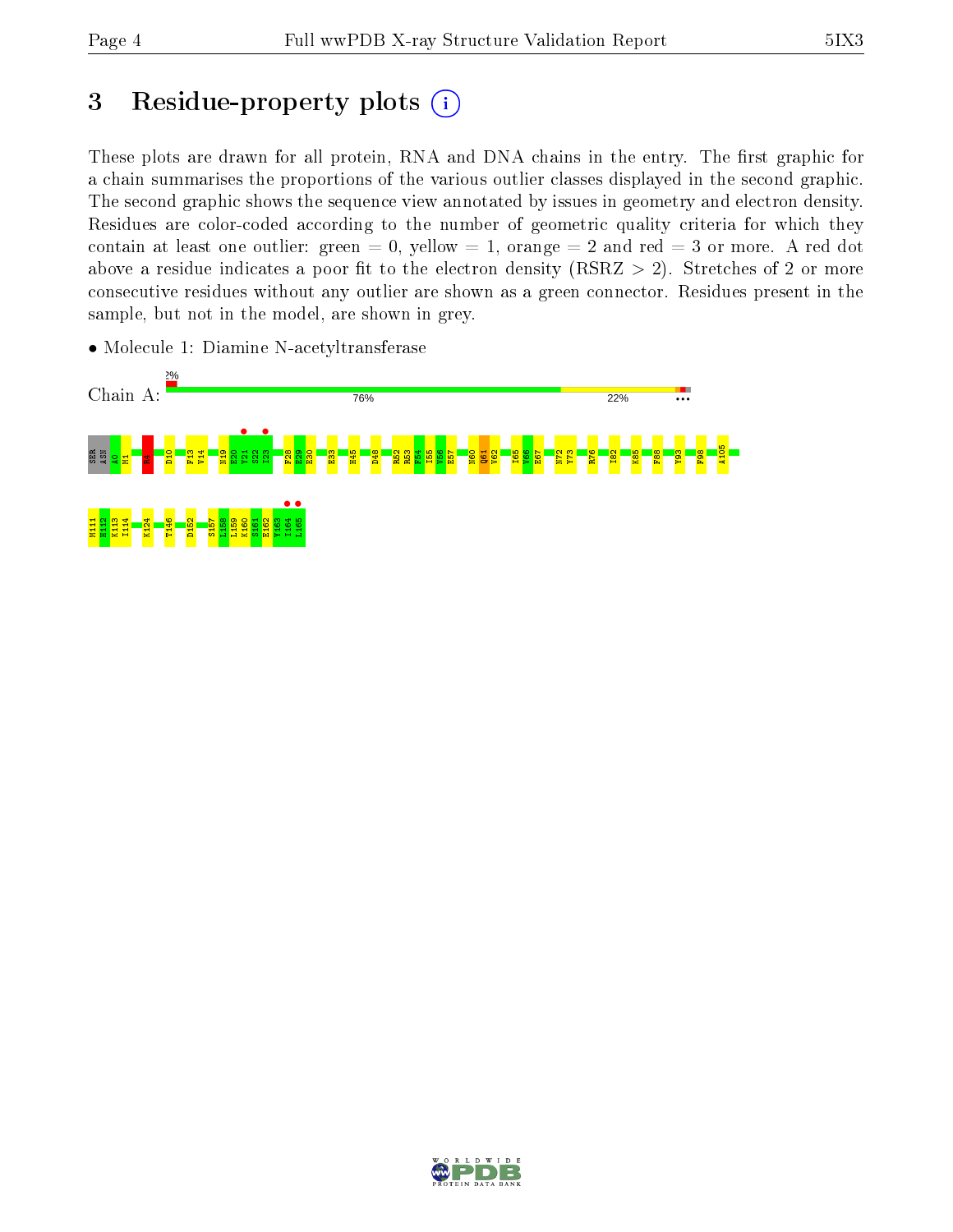## 4 Data and refinement statistics  $(i)$

| Property                                                         | Value                                                   | Source     |
|------------------------------------------------------------------|---------------------------------------------------------|------------|
| Space group                                                      | $\overline{P622}$                                       | Depositor  |
| Cell constants                                                   | $107.95\text{\AA}$ $107.95\text{\AA}$ $65.23\text{\AA}$ | Depositor  |
| a, b, c, $\alpha$ , $\beta$ , $\gamma$                           | $90.00^{\circ}$ $120.00^{\circ}$<br>$90.00^{\circ}$     |            |
| Resolution $(A)$                                                 | 37.00<br>$-1.81$                                        | Depositor  |
|                                                                  | $35.33 - 1.81$                                          | <b>EDS</b> |
| % Data completeness                                              | $96.9(37.00-1.81)$                                      | Depositor  |
| (in resolution range)                                            | $96.9(35.33-1.81)$                                      | <b>EDS</b> |
| $R_{merge}$                                                      | 0.02                                                    | Depositor  |
| $\mathrm{R}_{sym}$                                               | (Not available)                                         | Depositor  |
| $\langle I/\sigma(I) \rangle^{-1}$                               | $1.70$ (at $1.81\text{\AA}$ )                           | Xtriage    |
| Refinement program                                               | <b>REFMAC 5.8.0135</b>                                  | Depositor  |
|                                                                  | 0.222<br>0.247<br>$\ddot{\phantom{1}}$                  | Depositor  |
| $R, R_{free}$                                                    | 0.229<br>0.255<br>$\mathcal{L}_{\mathbf{r}}$            | DCC        |
| $R_{free}$ test set                                              | 1010 reflections $(4.97\%)$                             | wwPDB-VP   |
| Wilson B-factor $(A^2)$                                          | 26.6                                                    | Xtriage    |
| Anisotropy                                                       | 0.041                                                   | Xtriage    |
| Bulk solvent $k_{sol}(\text{e}/\text{A}^3), B_{sol}(\text{A}^2)$ | 0.35, 44.1                                              | <b>EDS</b> |
| L-test for $\mathrm{twinning}^2$                                 | $< L >$ = 0.49, $< L^2 >$ = 0.32                        | Xtriage    |
| Estimated twinning fraction                                      | No twinning to report.                                  | Xtriage    |
| $F_o, F_c$ correlation                                           | 0.94                                                    | <b>EDS</b> |
| Total number of atoms                                            | 1522                                                    | wwPDB-VP   |
| Average B, all atoms $(A^2)$                                     | 33.0                                                    | wwPDB-VP   |

Xtriage's analysis on translational NCS is as follows: The largest off-origin peak in the Patterson function is  $5.02\%$  of the height of the origin peak. No significant pseudotranslation is detected.

<sup>&</sup>lt;sup>2</sup>Theoretical values of  $\langle |L| \rangle$ ,  $\langle L^2 \rangle$  for acentric reflections are 0.5, 0.333 respectively for untwinned datasets, and 0.375, 0.2 for perfectly twinned datasets.



<span id="page-4-1"></span><span id="page-4-0"></span><sup>1</sup> Intensities estimated from amplitudes.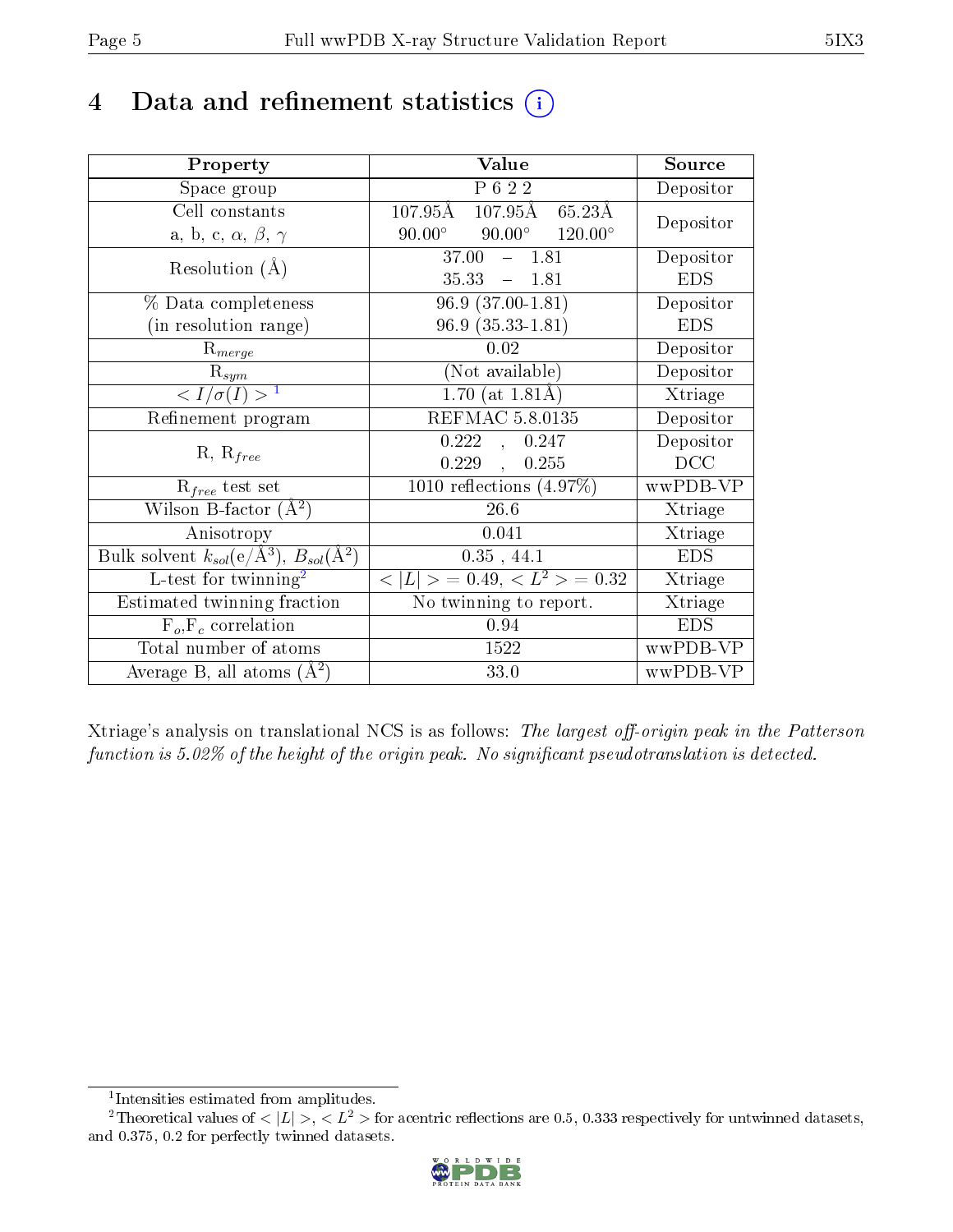# 5 Model quality  $(i)$

## 5.1 Standard geometry  $\overline{()}$

The Z score for a bond length (or angle) is the number of standard deviations the observed value is removed from the expected value. A bond length (or angle) with  $|Z| > 5$  is considered an outlier worth inspection. RMSZ is the root-mean-square of all Z scores of the bond lengths (or angles).

| Mol | Chain |      | Bond lengths | Bond angles |                  |  |
|-----|-------|------|--------------|-------------|------------------|--|
|     |       | RMSZ | $\# Z  > 5$  | RMSZ        | $\# Z  > 5$      |  |
|     |       | 1.03 | 449 ^        | 0.90        | $3/1949$ (0.2\%) |  |

There are no bond length outliers.

All (3) bond angle outliers are listed below:

| Mol | Chain   Res |     | Type       | Atoms        |         | $\lambda$ Observed $(°)$ | Ideal( $^o$ ) |
|-----|-------------|-----|------------|--------------|---------|--------------------------|---------------|
|     |             |     | $\rm{ARG}$ | $NE- CZ-NH2$ | $-6.12$ | 117.24                   | 120.30        |
|     |             |     | ARG.       | $NE- CZ-NH1$ | 5.84    | 123.22                   | 120.30        |
|     |             | 152 |            | CB-CG-OD1    | 5.29    | 123.06                   | 118.30        |

There are no chirality outliers.

There are no planarity outliers.

## 5.2 Too-close contacts  $(i)$

In the following table, the Non-H and H(model) columns list the number of non-hydrogen atoms and hydrogen atoms in the chain respectively. The H(added) column lists the number of hydrogen atoms added and optimized by MolProbity. The Clashes column lists the number of clashes within the asymmetric unit, whereas Symm-Clashes lists symmetry related clashes.

| Mol |      |      | Chain   Non-H   H(model)   H(added)   Clashes   Symm-Clashes |
|-----|------|------|--------------------------------------------------------------|
|     |      | 1394 |                                                              |
|     |      |      |                                                              |
|     | 1522 | 1394 |                                                              |

The all-atom clashscore is defined as the number of clashes found per 1000 atoms (including hydrogen atoms). The all-atom clashscore for this structure is 9.

All (25) close contacts within the same asymmetric unit are listed below, sorted by their clash magnitude.

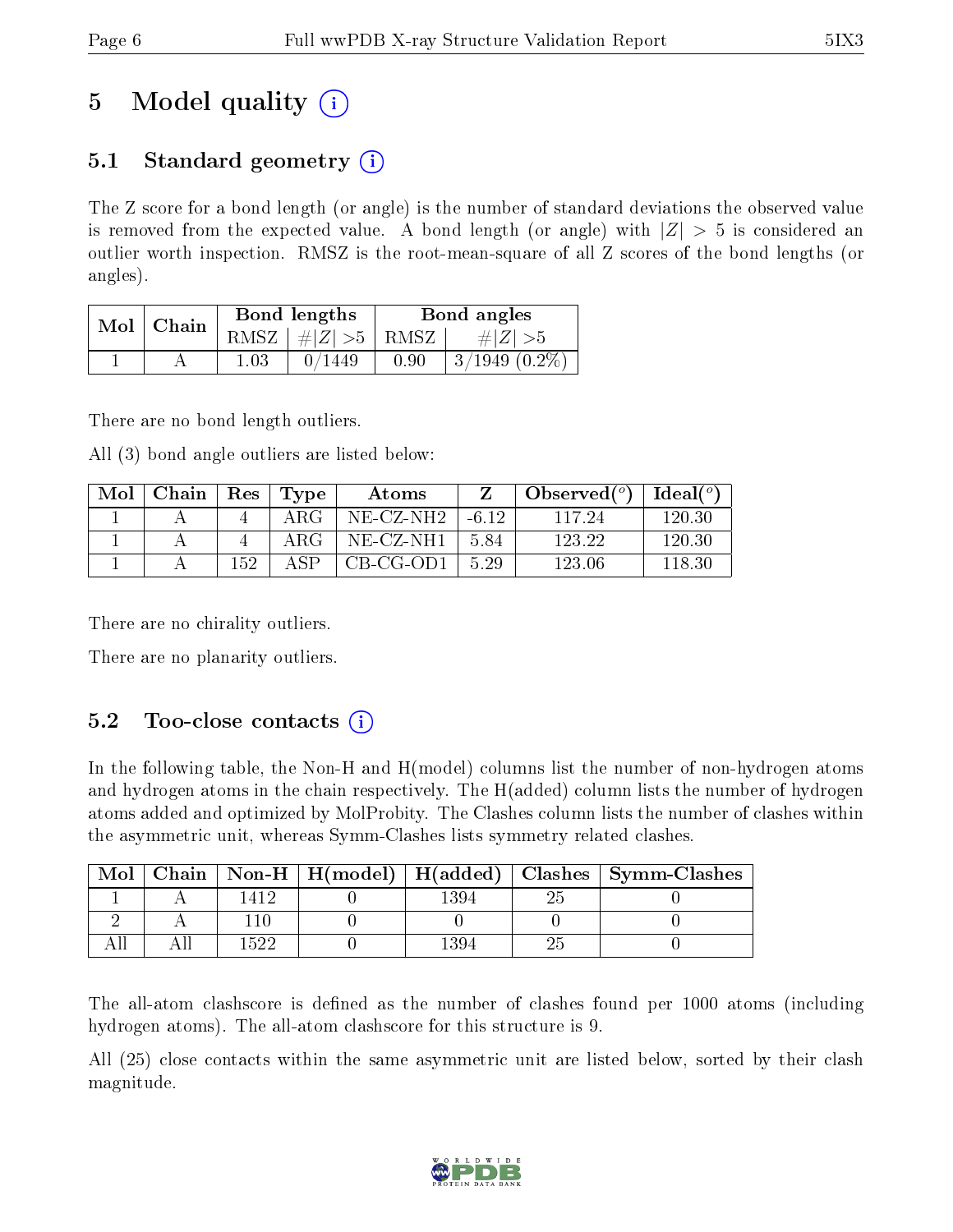|                             |                    | Interatomic    | Clash           |
|-----------------------------|--------------------|----------------|-----------------|
| Atom-1                      | Atom-2             | distance $(A)$ | overlap $(\AA)$ |
| 1:A:ARG:NH2                 | 1:A:10:ASP:OD1     | 2.24           | 0.68            |
| 1: A:60: ASN:C              | 1: A:61: GLN: HG3  | 2.15           | 0.66            |
| 1: A:85:LYS:HB2             | 1: A:88: PHE:HD2   | 1.65           | 0.60            |
| 1:A:105:ALA:HB1             | 1:A:114:ILE:HD11   | 1.86           | 0.57            |
| 1: A:1: MET:CE              | 1: A:93: TYR: CD1  | 2.88           | 0.57            |
| 1: A:1: MET:CE              | 1: A:93: TYR: HD1  | 2.23           | 0.51            |
| 1: A:85: LYS:HB2            | 1:A:88:PHE:CD2     | 2.46           | $0.50\,$        |
| 1:A:1:MET:HE1               | 1: A:93:TYR:HA     | 1.94           | 0.50            |
| 1:A:72:ASN:O                | 1:A:76[B]:ARG:HA   | 2.11           | $0.50\,$        |
| 1:A:ARG:NH2                 | 1:A:10:ASP:OD2     | 2.46           | 0.47            |
| 1:A:55:ILE:HG23             | 1:A:62:VAL:HG13    | 1.97           | 0.47            |
| 1:A:113:LYS:HE2             | 1:A:157:SER:HB2    | 1.98           | 0.46            |
| 1: A:60: ASN:O              | 1: A:61: GLN: HG3  | 2.15           | 0.46            |
| 1:A:ARG:NH2                 | 1:A:10:ASP:CG      | 2.69           | 0.46            |
| 1:A:82:ILE:HD12             | 1:A:98:PHE:CD2     | 2.52           | 0.45            |
| 1: A:30: GLU:OE1            | 1:A:45:HIS:NE2     | 2.44           | 0.45            |
| 1: A: 111:MET:O             | 1: A:160: LYS: HE3 | 2.18           | 0.44            |
| 1:A:13:PHE:CZ               | 1: A:62: VAL:HG12  | 2.54           | 0.42            |
| 1:A:159:LEU:HB2             | 1: A:162: GLU:HG3  | 2.01           | 0.42            |
| $1:A:53:A\overline{RG:HG2}$ | 1: A:67: GLU: HG2  | 2.02           | 0.42            |
| 1:A:ARG:NH1                 | 1: A:57: GLU:OE1   | 2.52           | 0.41            |
| 1:A:14:VAL:HA               | 1: A:65: ILE: HD11 | 2.03           | 0.41            |
| 1:A:28:PHE:CE2              | 1:A:48:ASP:HB3     | 2.56           | 0.41            |
| 1: A: 55: ILE: CG2          | 1:A:62:VAL:HG13    | 2.50           | 0.41            |
| 1: A:52: ARG:NH1            | 1: A:73:TYR:OH     | 2.54           | 0.41            |

There are no symmetry-related clashes.

## 5.3 Torsion angles (i)

#### 5.3.1 Protein backbone (i)

In the following table, the Percentiles column shows the percent Ramachandran outliers of the chain as a percentile score with respect to all X-ray entries followed by that with respect to entries of similar resolution.

The Analysed column shows the number of residues for which the backbone conformation was analysed, and the total number of residues.

| $\mid$ Mol $\mid$ Chain $\mid$ | Analysed                                | Favoured   Allowed   Outliers   Percentiles |  |                         |
|--------------------------------|-----------------------------------------|---------------------------------------------|--|-------------------------|
|                                | $165/168$ (98\%)   163 (99\%)   2 (1\%) |                                             |  | $\vert$ 100 100 $\vert$ |

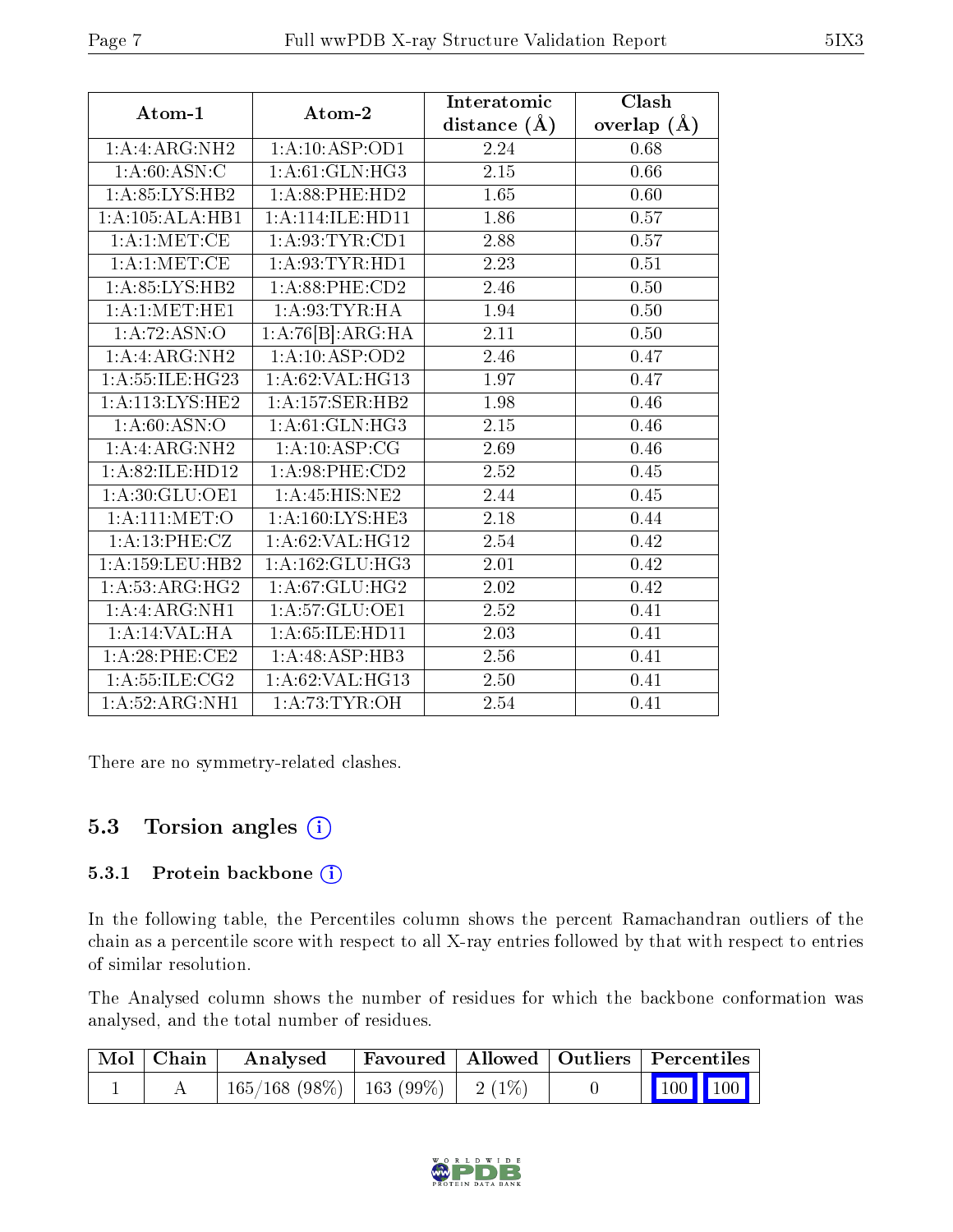There are no Ramachandran outliers to report.

#### 5.3.2 Protein sidechains  $(i)$

In the following table, the Percentiles column shows the percent sidechain outliers of the chain as a percentile score with respect to all X-ray entries followed by that with respect to entries of similar resolution.

The Analysed column shows the number of residues for which the sidechain conformation was analysed, and the total number of residues.

| Mol   Chain | Analysed                                |  | Rotameric   Outliers   Percentiles |
|-------------|-----------------------------------------|--|------------------------------------|
|             | $152/153$ (99\%)   146 (96\%)   6 (4\%) |  | $\vert 32 \vert \vert 17 \vert$    |

All (6) residues with a non-rotameric sidechain are listed below:

| Mol | Chain | Res | Type       |
|-----|-------|-----|------------|
|     |       |     | $\rm{ARG}$ |
|     |       | 19  | <b>ASN</b> |
|     |       | 33  | <b>GLU</b> |
|     |       | 61  | <b>GLN</b> |
|     |       | 124 | <b>LYS</b> |
|     |       | 146 | <b>THR</b> |

Some sidechains can be flipped to improve hydrogen bonding and reduce clashes. There are no such sidechains identified.

#### $5.3.3$  RNA  $(i)$

There are no RNA molecules in this entry.

#### 5.4 Non-standard residues in protein, DNA, RNA chains  $(i)$

There are no non-standard protein/DNA/RNA residues in this entry.

#### 5.5 Carbohydrates  $(i)$

There are no carbohydrates in this entry.

#### 5.6 Ligand geometry  $(i)$

There are no ligands in this entry.

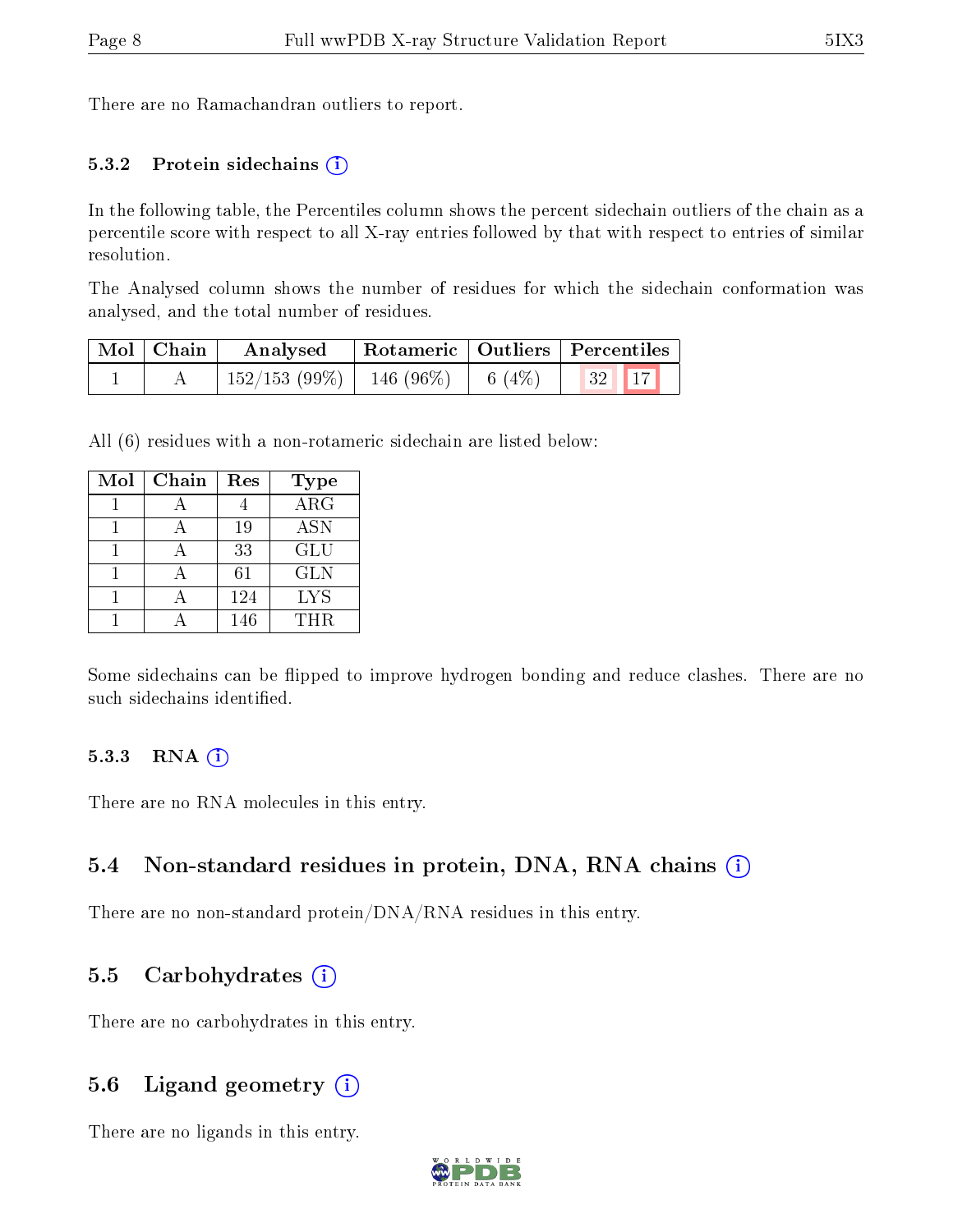## 5.7 [O](https://www.wwpdb.org/validation/2017/XrayValidationReportHelp#nonstandard_residues_and_ligands)ther polymers (i)

There are no such residues in this entry.

## 5.8 Polymer linkage issues (i)

There are no chain breaks in this entry.